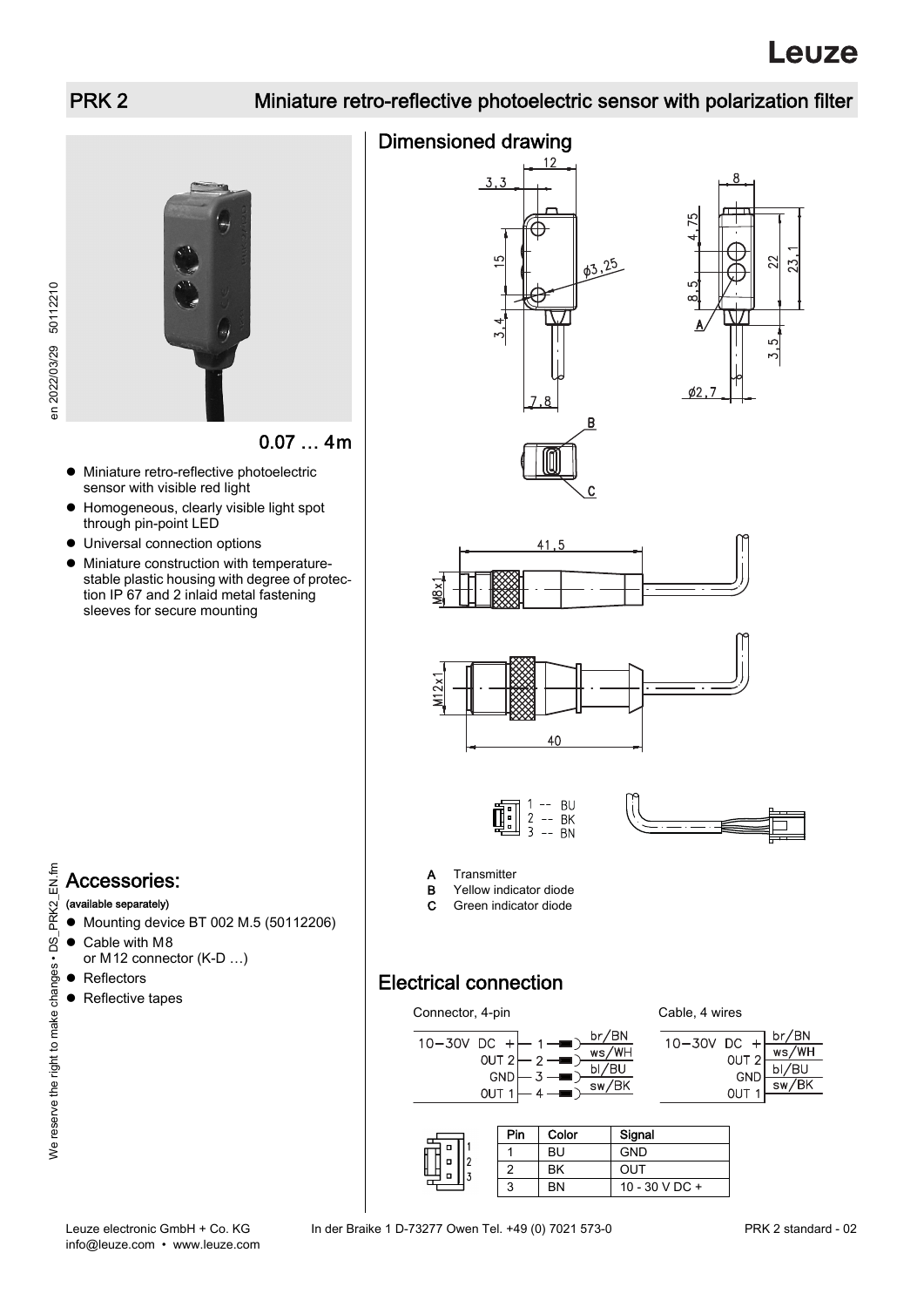# **euze**

## PRK<sub>2</sub>

### Tables

|                                                                                                                            | טטושט ו                                                 |  |  |
|----------------------------------------------------------------------------------------------------------------------------|---------------------------------------------------------|--|--|
| $0.07$ 4 m with TKS 100x100 reflector                                                                                      | <b>Reflectors</b><br>Operating<br>range                 |  |  |
| See tables                                                                                                                 | TK(S)<br>$100 \times 100$ 0.07  3.5m                    |  |  |
| Divergent, typ. light spot Ø 5 mm at a distance of 200 mm                                                                  | $\overline{2}$<br>TK<br>40x60 0.07  2.5m                |  |  |
| LED (modulated light)                                                                                                      | 3<br>20x40 0.02  1.3m<br>TK                             |  |  |
| 640nm (visible red light, polarized)                                                                                       | Film 4<br>$50x50$ 0.12  0.9m<br>4                       |  |  |
| 700Hz                                                                                                                      | 3.5<br>0.07<br>4                                        |  |  |
| 0.72ms                                                                                                                     | $\overline{2}$<br>2.9<br>0.07<br>2.5                    |  |  |
| $175µ$ s                                                                                                                   | 1.3<br>1.5<br>3<br>0.02                                 |  |  |
| ≤ 120ms                                                                                                                    | 0.9<br>0.12<br>4<br>1.1                                 |  |  |
| 10  30 VDC (incl. residual ripple)<br>$\leq$ 10% of U <sub>B</sub>                                                         | Operating range [m]<br>Typ. operating range limit [m]   |  |  |
| $\leq$ 20 mA<br>OUT1 (pin 4): PNP light switching<br>OUT2 (pin 2): NPN light switching<br>OUT1 (Pin 4): PNP dark switching | TK<br>$=$ adhesive<br>TKS<br>$=$ screw type             |  |  |
| OUT2 (Pin 2): NPN dark switching<br>Bipolar transistor with open collector,                                                | Diagrams                                                |  |  |
| Leakage current (OFF):<br>$PNP = 10 \mu A$ , $NPN = 10 \mu A$ ,                                                            | Typ. response behavior<br>(with function reserve)<br>60 |  |  |
| Saturation voltage (ON, at 50 mA):<br>PNP=2V, NPN=2V                                                                       | Misalignment y [mm]<br>40<br>v <sub>2</sub>             |  |  |
| Max. 50 mA (per output and total)                                                                                          | 20<br>$\Omega$                                          |  |  |
| $C \leq 2.2 \mu F$                                                                                                         | $-20$                                                   |  |  |
| Ready<br>Output overloaded                                                                                                 | y1<br>$-40$<br>$\lambda$<br>$-60$                       |  |  |



Technical data Optical data Typ. operating range limit <sup>1)</sup><br>Operating range <sup>2)</sup> Light source 3)<br>Wavelength Wavelength 640nm (visible red light, polarized) Time behavior Switching frequency 700Hz Response time 6.72ms<br>Repeatability 175 uses Repeatability 175µs<br>Readiness delay strategy in the 120ms Readiness delay Electrical data Operating voltage  $U_B$ <sup>4)</sup> Residual ripple  $≤ 10%$  of U<sub>B</sub><br>Open-circuit current  $≤ 20mA$ Switching output **EXALL 100 MW 100 MW 100 MW 100 MW 100 MW** 5 Switching Switching OUT2 (pin 2): NPN light switching …/42D OUT1 (Pin 4): PNP dark switching Output configuration **Bipolar** transistor with open collector, Output current Max. 50mA (per output and total)<br>
Load C ≤ 2,2µF Indicators The Creen LED continuous light The Ready<br>
Green LED flashing The Cutput overloaded Green LED flashing Coutput overloaded Yellow LED continuous light Coutput Coutput overloaded Velocity County Yellow LED continuous light<br>Yellow LED, flashing Mechanical data<br>Housing Optics cover<br>Fastening Fastening **By means of 2 brass sleeves integrated in the housing** Weight<br>
With 2m cable: 50g<br>
With 150mm cable and connector: 20g<br>
2m cable, PVC, 4-wire, wire cross section 4x0.14mm<sup>2</sup>,<br>
150mm cable with M8/M12 connector, 4-pin,

Environmental data

Ambient temp. (operation/storage)  $-30^{\circ}$ C ... +55°C/-30°C ... +75°C Protective circuit 5) VDE protection class III (1994)<br>Degree of protection TP 67 Degree of protection<br>I FD class Standards applied<br>Certifications

1) Typ. operating range limit: max. attainable range without function reserve

2) Operating range: recommended range with function reserve

3) Average life expectancy 100,000h at an ambient temperature of 25°C 4) For UL applications: use is permitted exclusively in Class 2 circuits according to NEC

5) 1=overload protection, 2=polarity reversal protection, 3=short circuit protection for all transistor outputs, 4=transient protection max. ± 50V

 $1, 2, 3, 4$ 

1 (acc. to EN 60825-1)<br>IEC 60947-5-2

Light path free, no function reserve

Plastic (TPE), color: red RAL 3000<br>Plastic (PC)

300mm cable and JST connector, 3-pin 500 mm cable and JST connector, 3-pin

cURus (Recognised Component Mark for Canada and USA)

#### **Notes**

#### Approved purpose

The retro-reflective photoelectric sensors are optoelectronic sensors for optical, contactless detection of objects. This product may only be used by qualified personnel and must only be used for the approved purpose. This sensor is not a safety sensor and is not intended as personnel protection.